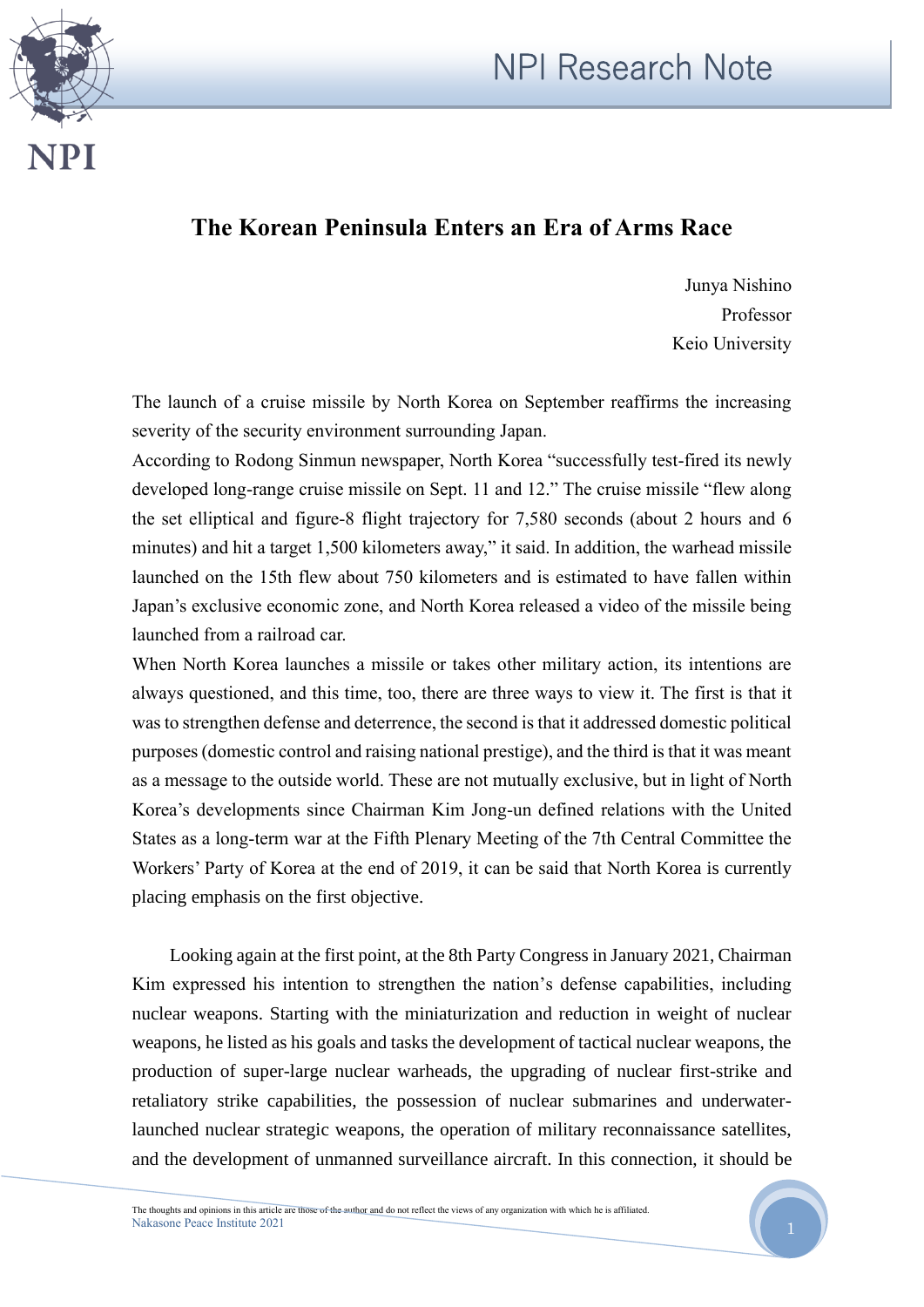noted that "the development of the long-range cruise missile, a strategic weapon of great significance in achieving the key objectives of the Five-Year Plan for the Development of National Defense Science and Weapon Systems set out by the Eighth Party Congress" has been promoted in the past two years in accordance with the process of developing a scientific and reliable weapons system. It was not clear in January that North Korea was working to strengthen its defense capabilities in accordance with this Five-Year Plan, and the two-year period reminds us that it has been steadily developing weapons since the February 2019 Hanoi U.S.-North Korea summit.

With regard to the second point, the Kim Jong-un regime has been making efforts to tighten its internal control and encourage the people through a number of meetings since the 8th Party Congress, including three plenary meetings of the Party Central Committee since June 2021. In addition to the economic sanctions imposed by UN Security Council resolutions and other measures since last year, the country, suffering from a "triple burden" of a border blockade caused by the Novel Coronavirus and damage from typhoons and floods, is implementing a new five-year economic plan, but the situation is severe. In mid-June, the Third Plenary Meeting of the Eighth Central Committee of the Workers' Party of Korea adopted emergency measures to overcome the immediate food crisis, and the situation seems to be getting worse. One of the few achievements that can encourage the struggling people in such a situation is the development of weapons, and on September 9, the National Day, the Party held a "civilian and security armed forces review ceremony," which is different from a "military parade" in which large weapons appear. However, it did not neglect to show off the results of its weapons development a few days later.

And from the third point of view, a high-level meeting between the Japan, the United States, and South Korea was scheduled to be held in Tokyo on Sep. 14 after the announcement of the cruise missile test, and Wang Yi, China's foreign minister, was visiting South Korea when the ballistic missile was launched on Sep. 15. North Korea is probably trying to press the countries concerned to respond through diplomacy by demonstrating the sophistication of its missile capabilities. In particular, it may be expressing frustration, impatience, or disappointment that the Biden administration, which aims to resolve the North Korean nuclear issue through diplomacy, has not actually taken a proactive approach. At the above-mentioned plenary meeting in mid-June, Kim stressed the need to prepare for "both dialogue and confrontation" in relations with the U.S., but it is possible that he believes that the United States has not given a corresponding

2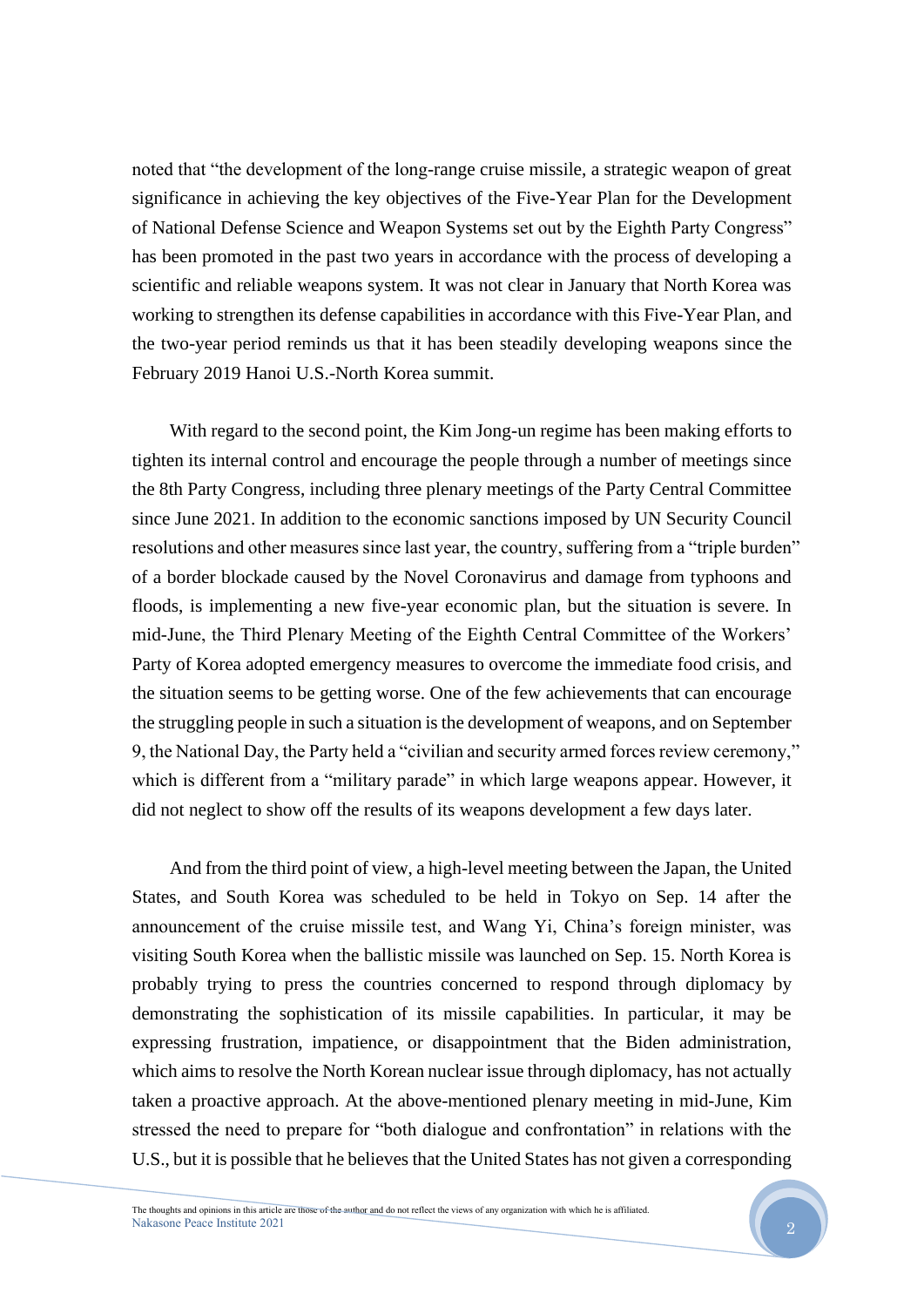response. Of course, the U.S. point of view is that it has already sent messages for dialogue many times. As an example, during a visit to South Korea in August, Sung Kim, Special Representative to North Korea (who also serves as ambassador to Indonesia), wrote an op-ed in *The Hankyoreh* newspaper in which he called for "readiness to meet with North Korea at any time and at any place." However, North Korea would prefer a high-level exchange between the U.S. and North Korea, not a message from a workinglevel representative like Sung Kim. After three U.S.-North Korea summits, it will not be easy to interest Kim Jong-un to start practical negotiations once again.

So will North Korea continue to turn inward and remain a recluse? From the perspective of North Korea, whose borders continue to be sealed due to the pandemic, now is the time when it should, or rather must, focus on domestic issues. Even if it tries to turn the situation around, conducting dynamic diplomacy as it did in 2018 must be a considerable burden for North Korea because of the risk of contagion of the Novel Coronavirus. Therefore, the chances of making the February 2022 Winter Olympics in Beijing similar to the PyeongChang Olympics, as South Korea's Moon Jae-in administration hopes, do not seem to be that great. Nevertheless, it is also unlikely that negotiations between North Korea and the Biden administration will end in a deadlock. North Korea is probably carefully assessing the future of the strategic competition between the United States and China and the position of the North Korean issue in that competition, the diplomacy of the Biden administration after its withdrawal from Afghanistan and the situation in the United States in the run-up to the midterm elections, and trends in South Korean politics in the run-up to the South Korean presidential election next March (whether there will be a change of government between the ruling and opposition parties). If this is the case, it is likely that Kim Jong-un will try to establish a relationship with the Biden administration at least once. In such circumstances, it will be necessary to keep an eye on North Korea's developments with an eye on the timeline of the Beijing Olympics in February and the South Korean presidential election in March, while keeping in mind the end of the year and the beginning of next year when Kim Jong Il is likely to issue an important message.

Finally, the recent missile launch by North Korea must be viewed in conjunction with South Korea's submarine-launched ballistic missile (SLBM) test, which was conducted on Sep. 15 in the presence of President Moon Jae-in. Simply put, South Korea and North Korea have entered a situation in which they are both engaged in an arms race